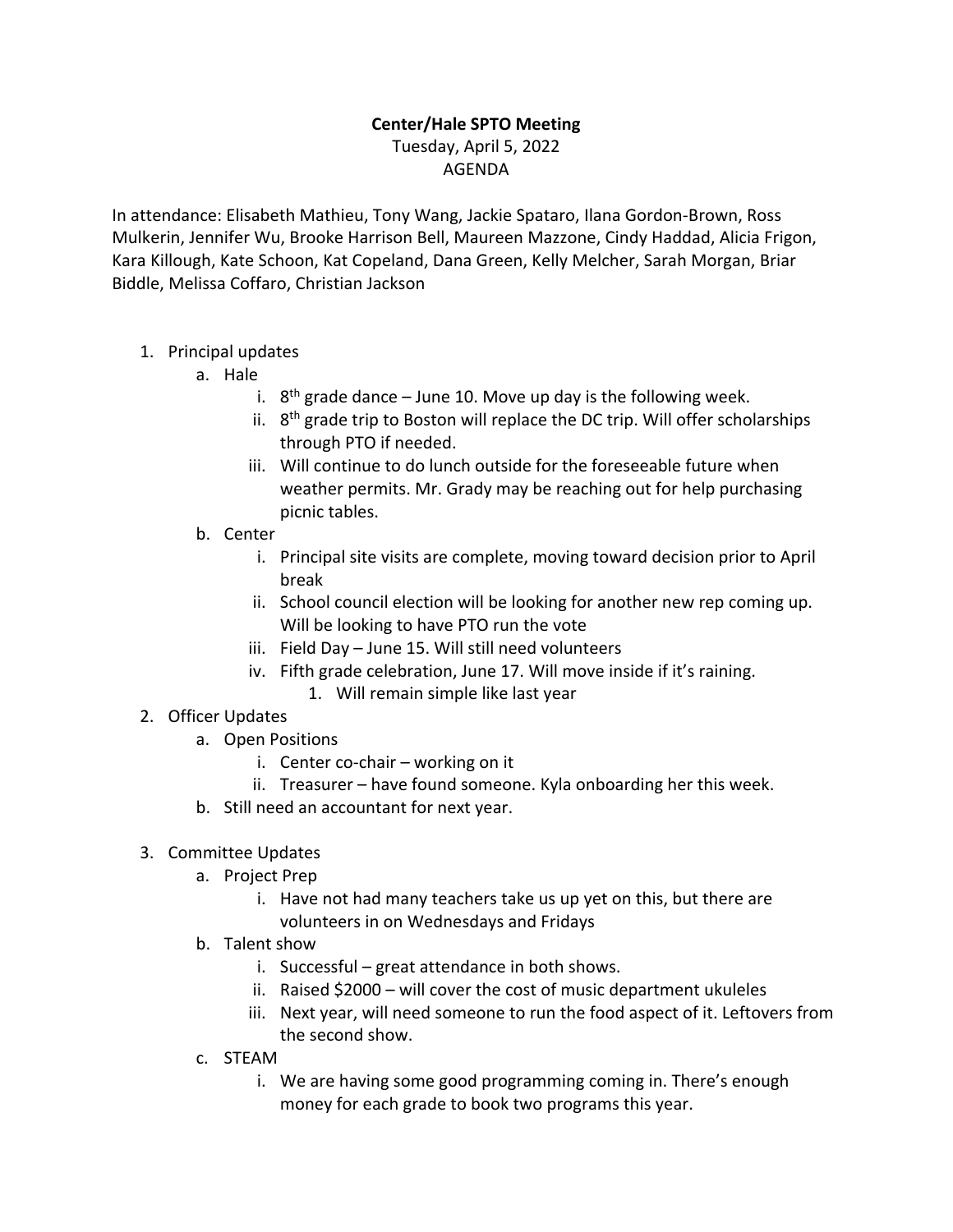- d. Fundraising
	- i. ACES shirts being distributed for free to all students
		- 1. Room parents sent out emails to parents looking to collect shirt sizes.
		- 2. Pre-school children will also be included in the t-shirt distribution
	- ii. Apparel sale
		- 1. Hale site will go live this week
		- 2. Center
		- 3. P
		- 4. Will have a markup on items, which will go toward fundraising and funds for those students unable to afford products
		- 5. There is no minimum order
		- 6. Will now do mass distribution for Hale rather than ship to home. Shipping costs are too expensive.
		- 7. Center products will be distributed at end of year picnic.
		- 8. Will aim to have some items available for purchase at the picnic
		- 9. Spring Fest may be another good place for sales and distribution
	- iii. Staff Appreciation
		- 1. Initial communication via room parents
			- a. Went out this week
		- 2. Draft menu of events
			- a. Plant gift from The Botanary
			- b. Gift card from Pleasant Café to everyone
			- c. Working on breakfast and lunch options for teachers
			- d. Keeping door decorations from room parents
		- 3. Budget
		- 4. Note for the future: SPTO should think about when there is an event for both schools, we need to be mindful of sharing in all that our community has to offer.
	- iv. Volunteers school does not require parent volunteers for this event
	- v. Sweet Tomatoes pizza fundraiser, will now do monthly.
		- 1. Center and Hale will be on different nights
		- 2. Can buy gift cards on that day and you will still allow money to be directed toward Stow PTO
		- 3. Center will be first Tuesday of the month
		- 4. Hale first Wednesday of the month
		- 5. First month raised \$600
- e. Social
	- i. Social Media usage updates
		- 1. **Number of Total Page Likes**: 498 (the number of people who attach their name to our page as a fan)
			- a. This increased by 3 people this month
		- 2. **Number of Total Page Follows:** 515 (the number of people who choose to receive updates we post in their news feed)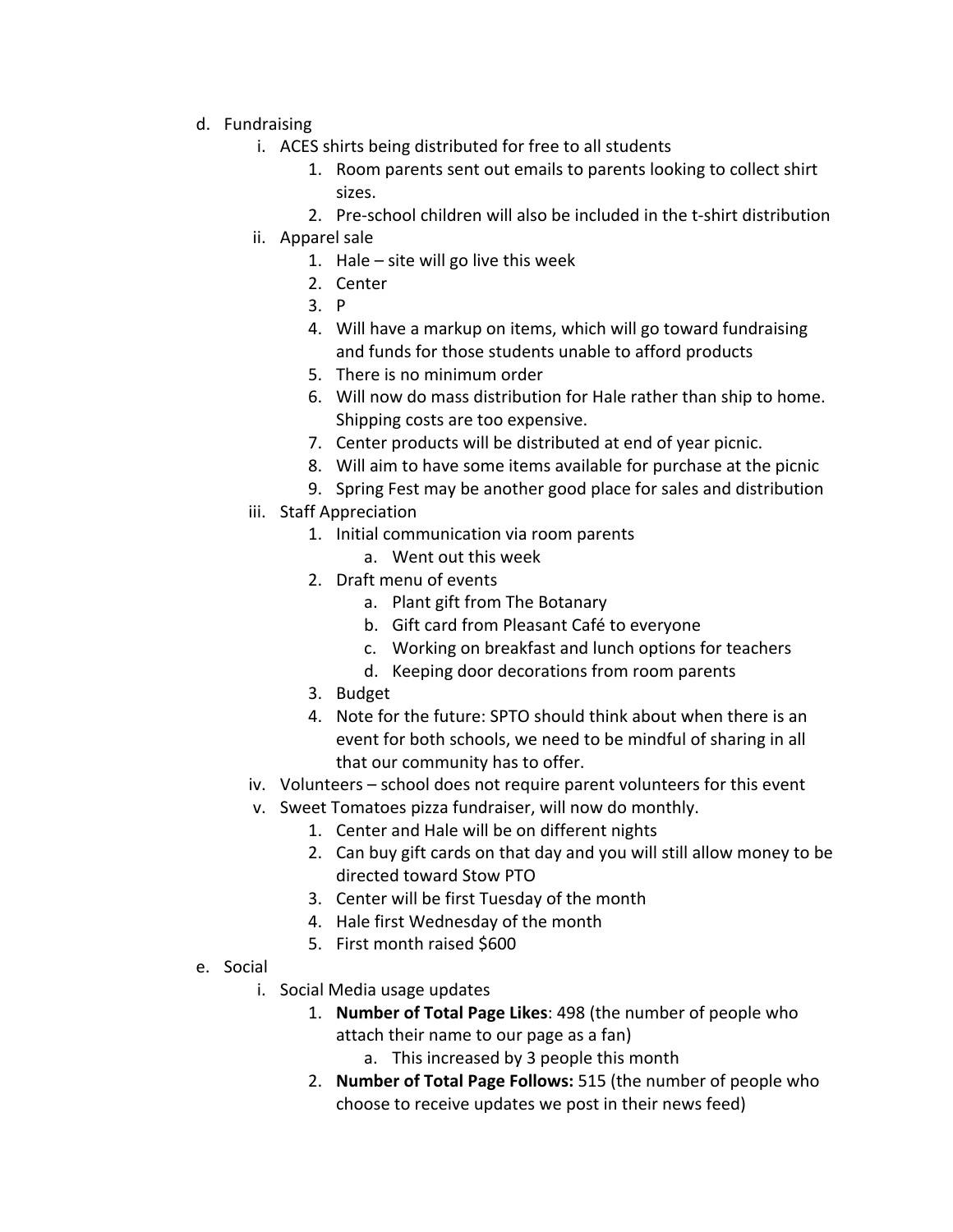- a. This increased by 3 people this month
- 3. **Number of Posts Since March 1, 2022**: 22
	- a. Compare this to 14 posts between Jan 1 and end of Feb 2022
- 4. **Average Post Reach Since March 1, 2022**: 287 (aka, the number of people who saw our post at least once)
	- a. However, our page reach increased by 37% month over month
	- b. Our number of page visits increased 58% month over month
- 5. **Post(s) with the Highest Reach in March, 2022:** 
	- a. Initial Posting: Center's Got Talent (March 4<sup>th</sup>: 568 people reached)
	- b. Center's Got Talent Sign Up Reminder (March 16<sup>th</sup>: 548 people reached)
	- c. Center's Got Talent Ukulele's (March 18th: 444 people reached)
- 6. **Post with the Lowest Reach in March, 2022:** Reminder about HS Community Meeting (March  $30<sup>th</sup>$ : 83 people reached)
- 7. **Timing of posts:** We tend to post around 10 am ET and get the most views around 5pm ET

## 8. **Take Aways:**

- a. Posts focused on Center's Got Talent had the greatest reach and had the highest levels of engagement (including reactions, clicks on the post, and shares)
- b. We need to continue to grow the number of follows to ensure we are showing up in people's news feed
- c. We have utilized FB more since January 1, 2022: Consistently posting relevant, useful updates helps ensure our community sees us as a trusted source of information
- f. End-of-Year Picnic
	- i. DJ, Stow Police, Port-a-Potties, Face painting, ice, games
	- ii. Looking for a team of volunteers to help pull all of this together
	- iii. Biggest issue is around money to pay for everything.
	- iv. Will reach out to Jen Morhouse to see if there was a budget for the previous event
	- v. Zoom Planning session April 28 @ 7:00 PM
- 4. New Business
	- a. Should we be putting together a budget at the beginning of the year?
	- b. Timing
		- i. Think about what the meeting time should be going forward
		- ii. Let's move to 8 PM for May meeting and see how it goes
- 5. Vote in March 2022 Meeting Minutes Approved